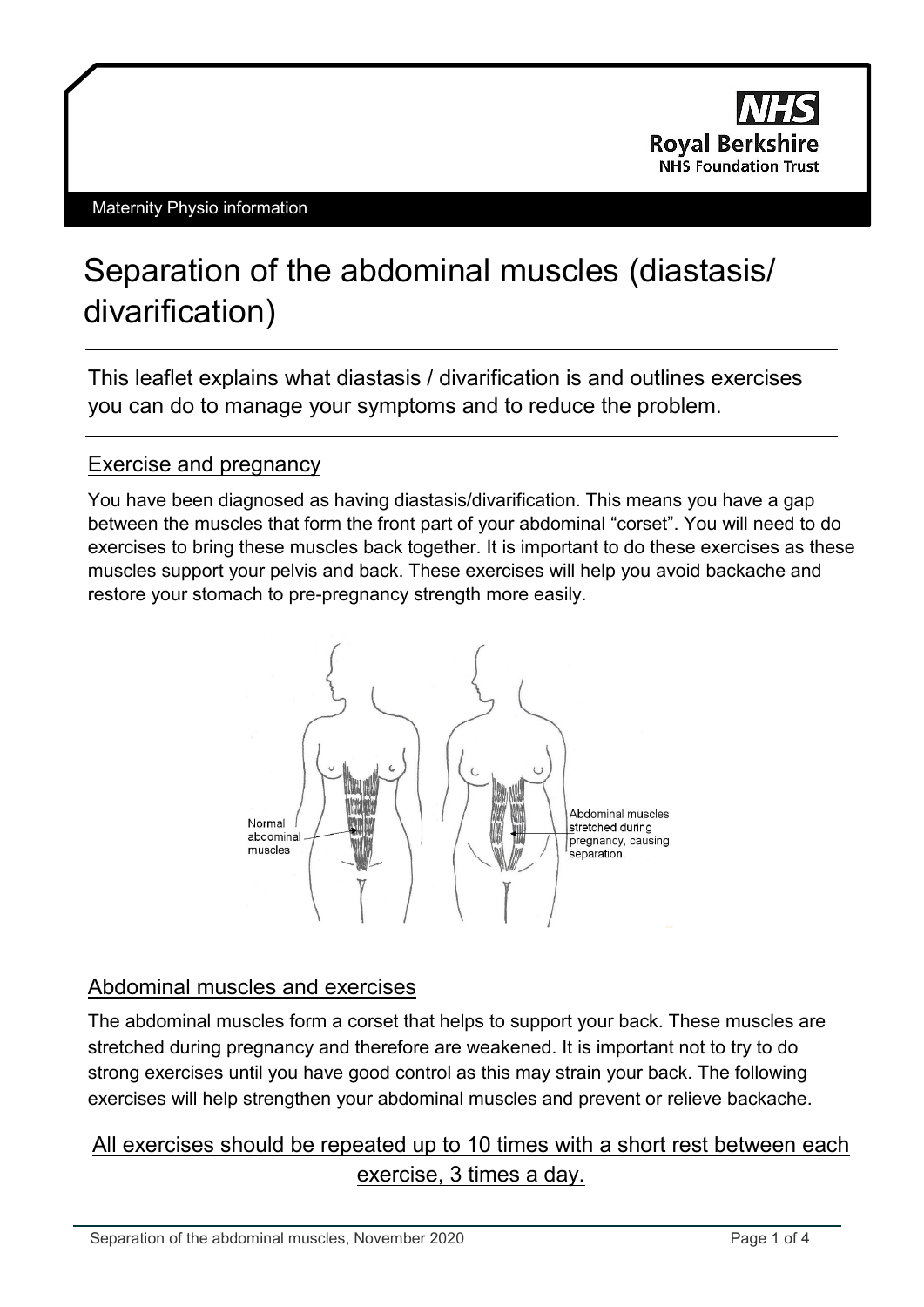## Pelvic floor muscles

These are the sling of muscles that lie underneath the bladder and bowels which, when contracted, tighten around the back, vaginal and urethral passages. They support the internal organs and help control the bladder and bowels.

During pregnancy and vaginal delivery these muscles are put under considerable strain. Even if you have stitches in your perineum (the area between your vagina and anus) and/or haemorrhoids (piles) you should still start practising these exercises on day one. If you have a catheter in, then wait until



the catheter has been taken out and you have passed a normal volume of urine before starting these exercises.

Gentle rhythmic tightening and relaxing of these muscles will help to ease pain and swelling.

#### Exercise 1 'Slow ones' (these also help with urge incontinence and urgency)

- You should begin exercising your pelvic floor lying on your back with knees bent and feet flat on the bed.
- Tighten the back passage as if trying to hold in wind and then bring this contraction forward as if trying to stop urine.
- Do not use your tummy or bottom muscles when doing this exercise. You should not see any external movement.
- Aim to hold this contraction for 3-5 seconds. Build up strength within your pelvic floor until you can hold for 10 seconds.
- Keep breathing throughout and then relax your pelvic floor for at least 6 seconds in between each contraction.

#### Exercise 2 'Quick ones' (these can also help with stress incontinence)

- You should begin exercising your pelvic floor lying on your back with knees bent and feet flat on the bed.
- Tighten the back passage as if trying to hold in wind and then bring this contraction forward as if trying to stop urine.
- Do not use your tummy or bottom muscles when doing this exercise. You should not see any external movement.
- Hold for 1 second and relax for 1 second. Repeating 10 times.

Try to build these exercises into your routine, for example, while feeding or changing your baby. Try to use these muscles to support you by tightening them before you cough, sneeze, lift baby, or stand from sitting - this is a habit for life.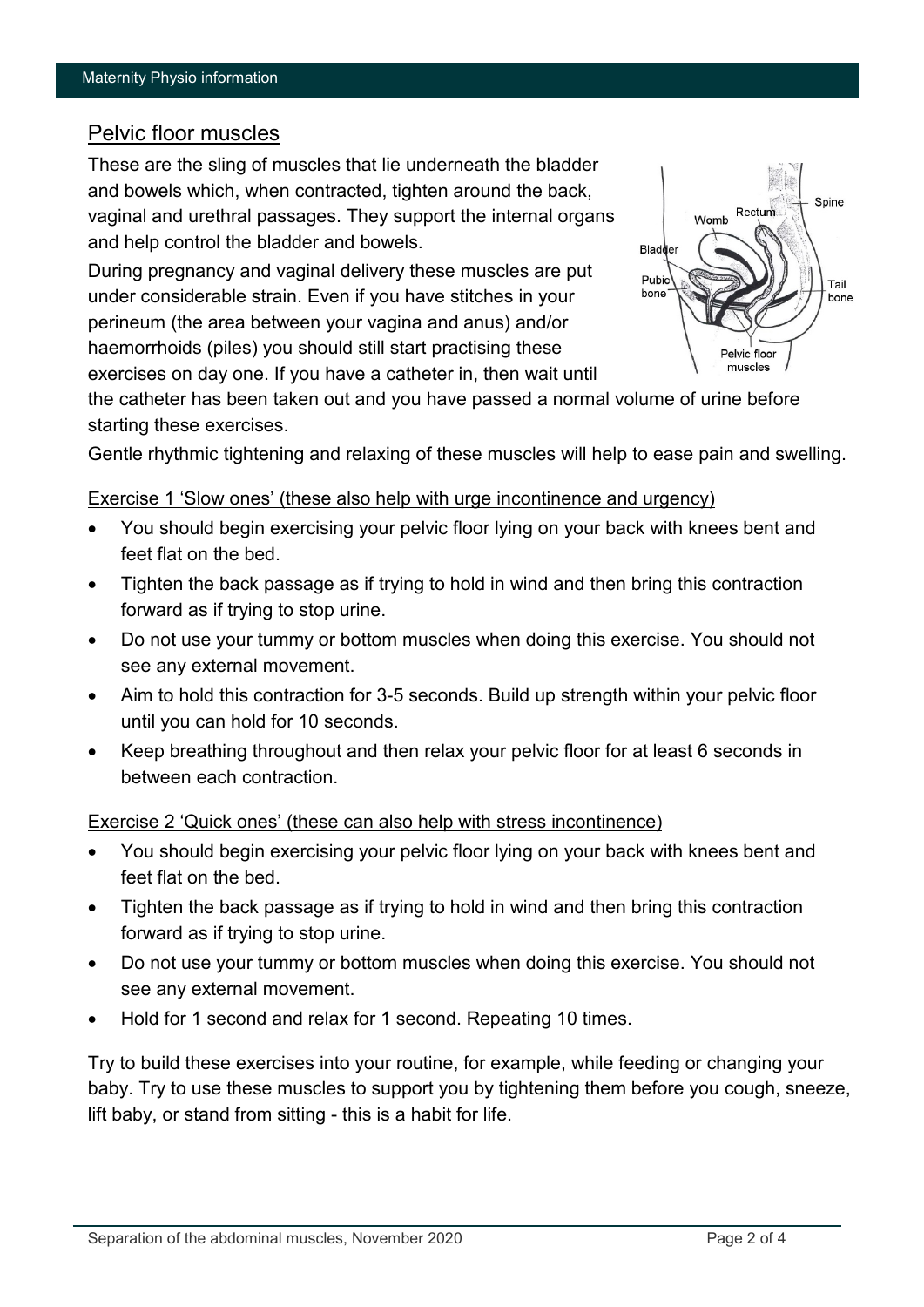#### Abdominal Exercises

- 1. Core Exercise
	- Start by lying down with your knees bent and feet flat. Take a breath in, and as you breathe out draw in your belly button towards your spine.
	- Hold this for 2-4 seconds while continuing to breathe, and then relax.
	- Progress this exercise by holding for up to 10 seconds.
	- Complete 10 repetitions; continue to breathe throughout the exercise.
	- Always draw these muscles in to support you when you are doing any abdominal exercises and in any activity involving your back e.g. lifting your baby, standing from sitting, getting out of bed and bending over.

#### 2. Pelvic Tilting

- Start by lying down with your knees bent and feet flat.
- Draw in your belly button towards your spine and hold (as above).
- Then flatten the curve of your lower back down, lifting your bottom upwards.
- Hold this for 2-4 seconds and then relax.
- Complete 10 repetitions; continue to breathe throughout the exercise.
- This exercise is also very good to ease any back ache.

These exercises will help strengthen your abdominals and correct any gapping in the front of the abdominal muscles.

- **Do not** lift both legs up straight at the same time when lying on your back.
- **Do not** do sit ups from lying flat on your back.

The physiotherapist will provide you with tubigrip to wear around your abdomen to provide extra support when active, if they feel this is necessary. Try and only use tubigrip when on feet for long periods and then use your abdominal muscles (as in Exercise 1) when completing activities of daily life at home. You should use self assessment (as taught by your physiotherapist) once a week to check that the gap is closing. It is important to also do your pelvic floor exercises with these abdominal exercises.

## **During exercise and normal activity, it is important to avoid "peaking" (bulging of the abdomen through the gap in your muscles) as this delays healing.**

#### Points to remember:

- Golden rule look for abdominal bulge and avoid those movements.
- Avoid twisting.
- Always stand and walk tall.
- Always bend your knees and roll on to your side to get out of bed.